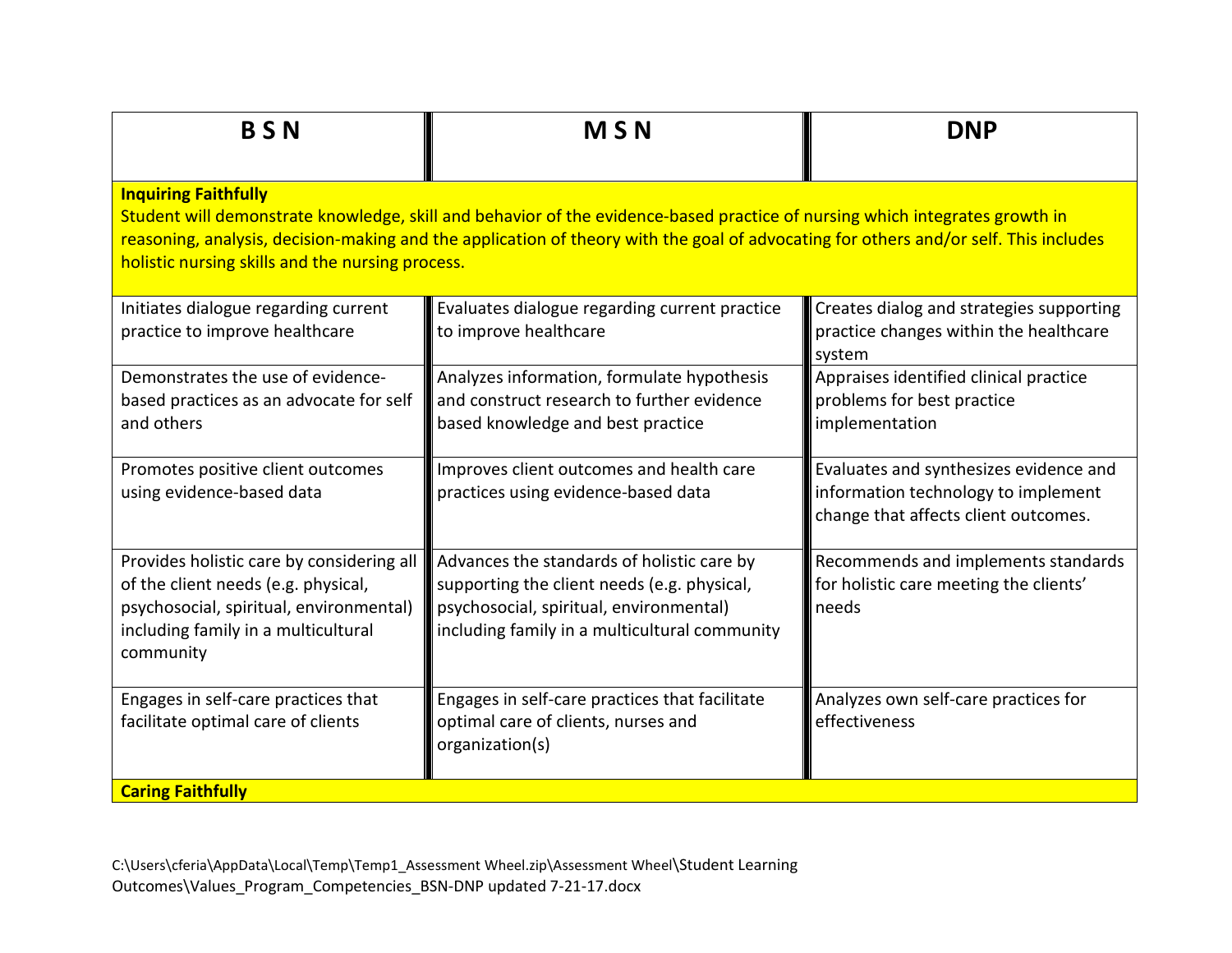| The student will embrace a calling to the ministry of compassionate care for all people in response to God's grace, which aims to<br>foster optimal health and bring comfort in suffering and death.                                                                                                                                                                       |                                                                                                                              |                                                                                                                 |  |  |
|----------------------------------------------------------------------------------------------------------------------------------------------------------------------------------------------------------------------------------------------------------------------------------------------------------------------------------------------------------------------------|------------------------------------------------------------------------------------------------------------------------------|-----------------------------------------------------------------------------------------------------------------|--|--|
| Demonstrates compassionate care to<br>all people while mirroring Christ's love<br>for all                                                                                                                                                                                                                                                                                  | Role models compassionate care to all people<br>while mirroring Christ's love for all                                        | Supports compassionate care for all<br>people while mirroring Christ's love for<br>all                          |  |  |
| Partners with the community to<br>establish a trusting relationship                                                                                                                                                                                                                                                                                                        | Performs the professional leader's role by<br>facilitating measures to improve the quality of<br>health within the community | Creates opportunities to improve the<br>quality of health within a community                                    |  |  |
| Demonstrates ethics and values<br>consistent with the practice of<br>professional nursing                                                                                                                                                                                                                                                                                  | Advocates for ethical care consistent with the<br>practice of professional nursing                                           | Defends ethical care consistent with<br>professional practice                                                   |  |  |
| <b>Communicating Faithfully</b><br>The student will actively engage in the dynamic interactive process that is intrapersonal and interpersonal with the goal of<br>advocating for others and/or self. This includes effective, culturally appropriate communication conveys information, thoughts,<br>actions and feelings through the use of verbal and nonverbal skills. |                                                                                                                              |                                                                                                                 |  |  |
| Engages in active listening to promote<br>therapeutic relationships                                                                                                                                                                                                                                                                                                        | Engages in active listening to promote<br>professional relationships among patients,<br>nurses and organization(s)           | Role models active listening for peers,<br>patients and families, professional<br>colleagues and health systems |  |  |
| Demonstrates effective verbal and<br>nonverbal communication skills to<br>provide patient care                                                                                                                                                                                                                                                                             | Utilizes effective forms of communication to<br>appropriately represent needs of patients,<br>nurses and organizations.      | Examines the effectiveness of verbal and<br>non-verbal communication for ongoing<br>improvement                 |  |  |
| Dialogs with members of the<br>healthcare team, including the patient,<br>to facilitate positive patient outcomes.                                                                                                                                                                                                                                                         | Initiates and coordinate dialogue between<br>members of the healthcare team to facilitate<br>positive patient outcomes       | Leads the dialogue between members of<br>the healthcare team to facilitate positive<br>outcomes                 |  |  |

C:\Users\cferia\AppData\Local\Temp\Temp1\_Assessment Wheel.zip\Assessment Wheel\Student Learning Outcomes\Values\_Program\_Competencies\_BSN-DNP updated 7-21-17.docx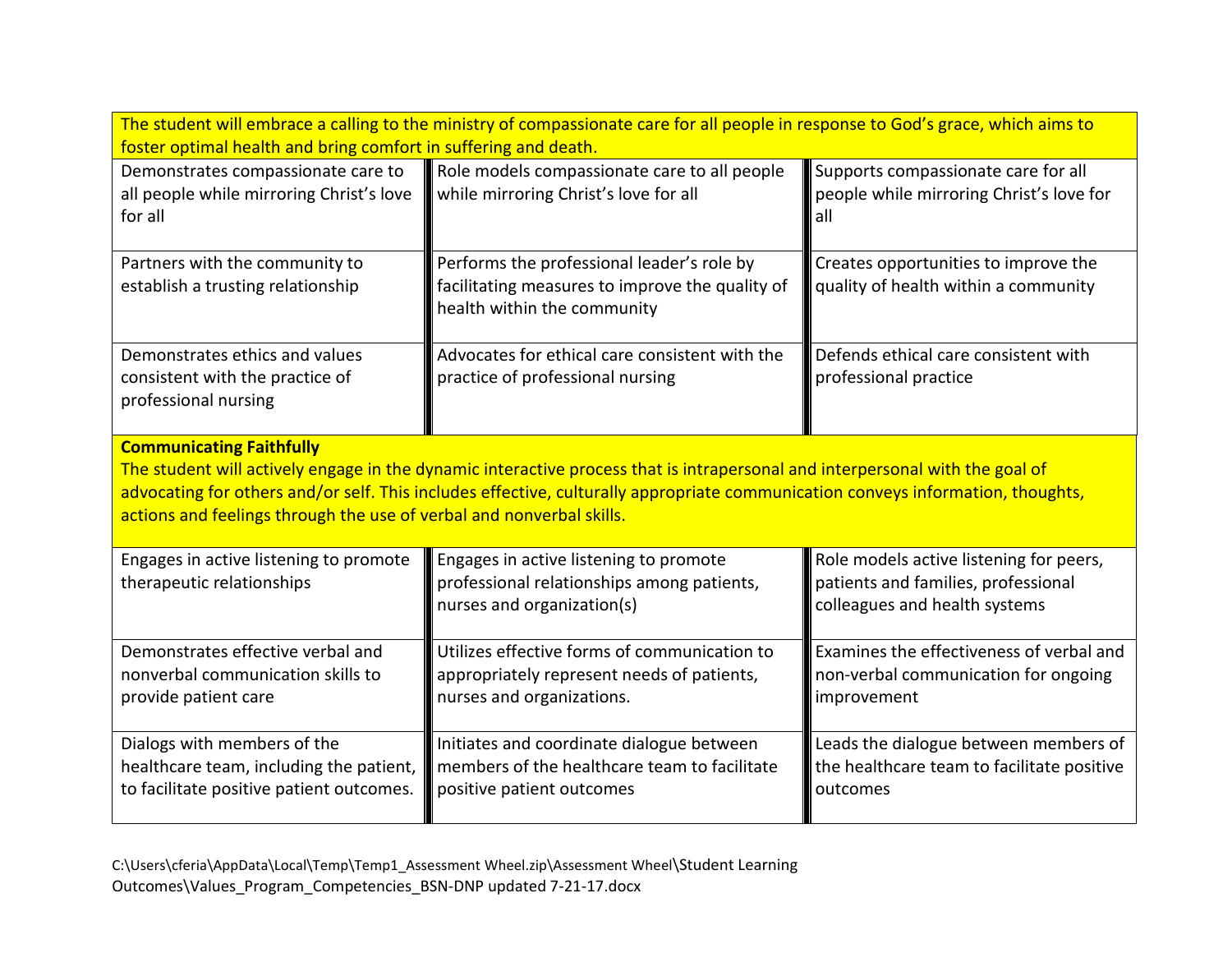| Advocates for patients/families, nurses,<br>organizations and self<br>Role models direct or indirect patient care that<br>honors the diversity of patients/families,<br>nurses and organizations                                                                                                                                                                                                                                                                                                                                | Defends advocacy for patients/families,<br>nurses, organizations and self<br>Designs direct and indirect patient care<br>that honors the diversity of<br>patients/families, healthcare staff and<br>organizations |  |  |  |  |
|---------------------------------------------------------------------------------------------------------------------------------------------------------------------------------------------------------------------------------------------------------------------------------------------------------------------------------------------------------------------------------------------------------------------------------------------------------------------------------------------------------------------------------|-------------------------------------------------------------------------------------------------------------------------------------------------------------------------------------------------------------------|--|--|--|--|
| <b>Following Faithfully</b><br>Defined as claiming the challenge from Florence Nightingale that nursing is a "divine imposed duty of ordinary work." The nursing<br>student will integrate the ordinary work by complying with and adhering to regulatory and professional standards (e.g. ANA Code of<br>Ethics, the California Board of Registered Nursing, Scope of Nursing Practice, SON Handbook). This includes taking responsibility,<br>being accountable for all actions and treating others with respect and dignity. |                                                                                                                                                                                                                   |  |  |  |  |
| Cultivates a professional practice environment<br>by role modeling and mentoring excellence                                                                                                                                                                                                                                                                                                                                                                                                                                     | Fosters a professional environment by<br>demonstrating best practice                                                                                                                                              |  |  |  |  |
| Upholds the boundaries designated by<br>regulatory agencies, professional practices and<br>ethical standards of a Christian nurse to ensure<br>positive patient, nursing and organizational<br>outcomes                                                                                                                                                                                                                                                                                                                         | Protects the boundaries designated by<br>regulatory agencies, professional<br>practice and ethical standards within<br>the context of Christian nursing to<br>improve organizational outcomes                     |  |  |  |  |
| Provides learning opportunities and empower<br>individuals by engaging in the life-long learning<br>process                                                                                                                                                                                                                                                                                                                                                                                                                     | Creates learning opportunities that<br>promote life-long learning                                                                                                                                                 |  |  |  |  |
|                                                                                                                                                                                                                                                                                                                                                                                                                                                                                                                                 |                                                                                                                                                                                                                   |  |  |  |  |